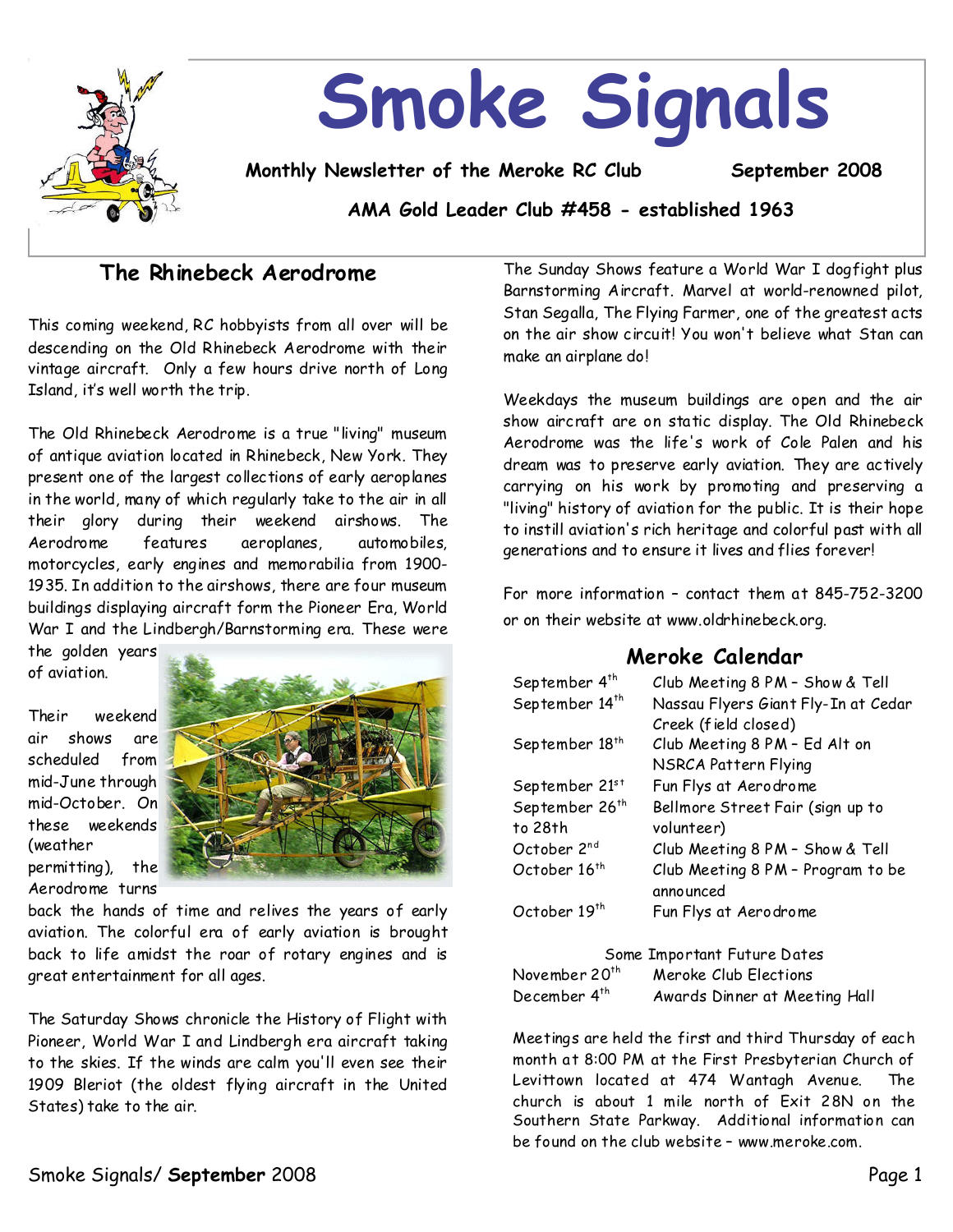# **Club Officers & Volunteers**

| President                 | Dave Bell            | dave.bell0323         |
|---------------------------|----------------------|-----------------------|
|                           | 516-633-0034         | @verizon.net          |
| <b>Vice President</b>     | Lou Pinto            | meroke36@gol.com      |
|                           | 516-785-6890         |                       |
| Treasurer                 | Herb Henery          | hahenery@aol.com      |
|                           | 631-665-6274         |                       |
|                           |                      |                       |
| Recording                 | Al Weiner            |                       |
| Secretary                 | 516-868-5674         |                       |
| Corresponding             | Curtis               | curtisu@msn.com       |
| Secretary                 | Underdue             |                       |
|                           | 917-213-4459         |                       |
| <b>Board of Directors</b> | Mark Klein           | mclein@optonline.net  |
|                           | 516-326-0855         |                       |
|                           | Ed Wiemann           | eww46@man.com         |
|                           |                      |                       |
|                           | 516-735-0733         |                       |
|                           | Nelson Ramos         | nel98rc@optonline.net |
|                           | 631-420-2889         |                       |
|                           | Ernie Schack         | radioschack2@aol.com  |
|                           | 516-481-1814         |                       |
| Chief                     | Bob Reynolds         | mrbrew@optonline.net  |
| <b>Field Controller</b>   | 516-775-4377         |                       |
| Asst Chief                |                      |                       |
|                           | Tony Pollio          | rctony@optonline.net  |
| <b>Field Controllers</b>  | 516-794-9637         |                       |
|                           | Ed Wiemann           | eww46@man.com         |
|                           | 516-735-0733         |                       |
| <b>Field Safety</b>       | Tony Pollio          | rctony@optonline.net  |
| Of ficer                  | 516-794-9637         |                       |
| Smoke Signals             | <b>Russell Rhine</b> | rrhine@optonline.net  |
| Editor                    | 516-484-0368         |                       |
| Membership                | Frank Lasala         |                       |
| Programs                  | Phil Friedensohn     |                       |
| Education                 | Charlie Lando        |                       |
|                           |                      |                       |
| Friends of Cedar          | George Carley        |                       |
| Creek                     |                      |                       |
| Building Program          | Charlie Lando        | Frnie Schack          |
| <b>Archivists</b>         | Ron Berg             | Stan Blum             |
| Webmaster                 | Ted Evangelatos      |                       |
| Social (Coffee)           | Irv Kreutel          | Al Hammer             |
| Raffles                   | Nick Guiffre         | Curtis Underdue       |
| Show and Tell             | Ed Wiemann           |                       |
| Video Librarian           | Bob Cook             |                       |
|                           |                      |                       |
| Come Fly With Me          | Mark Klein           | Dave Bell             |
| Open Fly-In               | Ernie Schack         | <b>Tony Pollio</b>    |
| Monthly Fun Fly           | Bob Reynolds         | Gene Kolakowski       |
| One Fly                   | Ted Evangelatos      |                       |
| Picnic/Dinner             | Al Weiner            | Chris Mantzaris       |
|                           | Nick Guiffre         |                       |
| Contest Directors         | Allen Berg           | Tony Pollio           |
|                           | Ernie Schack         | Tom Scotto            |
|                           | Allen Berg           | Ted Evangelatos       |
| <b>Flight Instructors</b> |                      |                       |
|                           | Douglas Frie         | Dan Gramenga          |
|                           | Mark Klein           | Gene Kolakowski       |
|                           | Ken Mandel           | Tim Murphy            |
|                           | Tony Pollio          | Rick Porqueddu        |
|                           | Bob Reynolds         | <b>Bill Streb</b>     |
|                           | Ernie Schack         | Al Weiner             |

# **From the President**

Here we are at the end of August. I hope everyone had a great summer and a great vacation. As the kids get ready for school, we get ready to start our fall and winter flying. Along with that, now that we have the Barbeque Pits installed, we get ready for some good cookouts. Apparently there have been some very good after dusk BBQ's and I look forward to attending one. I am not sure how it all gets organized, but I hear Nick and Mike and Ted and a few others are presently the chief cooks and bottle washers. As a reminder, the grills are open to Merokes and Nassau Flyers and they did go  $\frac{1}{2}$  with us on the second grill. There is also a storage container at the Field, which I am not too sure of its contents, but I have a feeling it is supplies for the BBQ's. Thanks to Mike,Phil & Russ for the acquisition and installation of the BBQ units.

Here is the month of September events:

1. September 14<sup>th</sup> is the Nassau Flyers Giant Scale Fly In at Cedar Creek

2. September  $18<sup>th</sup>$  brings us Ed Alt speaking on Pattern Flying.

3. Late September also brings us the Bellmore Street Festival where we will have a table or two with demonstrations of model building, models on display and answer any questions people may have about our Hobby. We hope to generate enough interest for new members and members for our building Program

Looking ahead to the next few months:

November  $6<sup>th</sup>$  ...Club Dues are to be paid.

November 20<sup>th</sup> ...nominations and elections of Club Officers and Board Members. Start thinking whom you would like to nominate for Officer and Board Member.

December 4<sup>th</sup> ...Club Awards Dinner in the Hall.

Stay safe and happy flying…………………….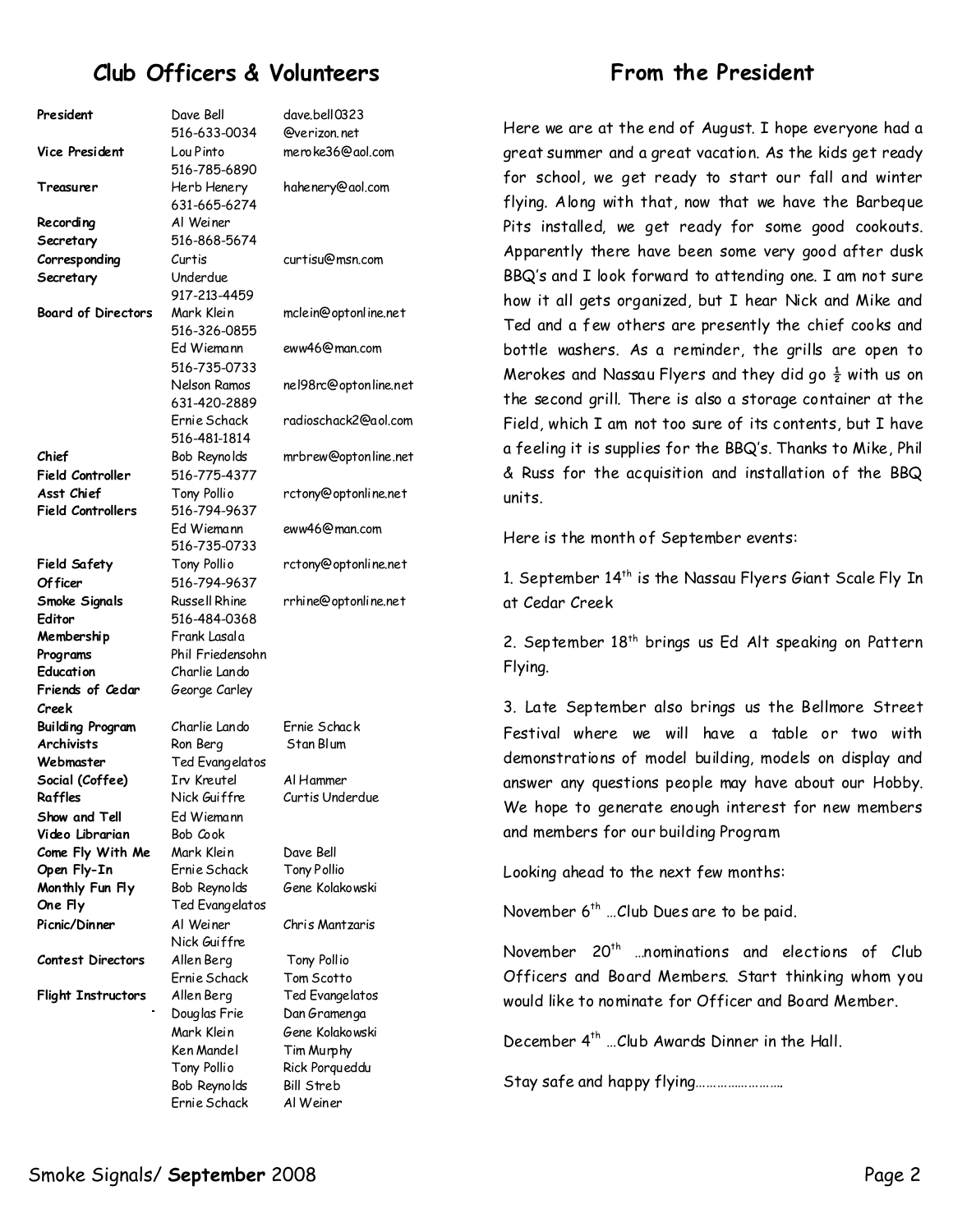# **The ABCs of ESCs**

An**electronic speed control**or**ESC**is a device mounted onboard an electrically powered radio control model in order to vary its drive motor's speed, its direction and even to act as a dynamic brake in certain controllers.

An ESC can be a stand-alone unit which plugs into the receiver's throttle control channel or incorporated into the receiver itself, as is the case in most toy-grade R/C vehicles. Some R/C manufacturers that install proprietary hobby-grade electronics in their entry-level vehicles, vessels or aircraft use onboard electronics that combine the two on a single circuit board.

Regardless of the type used, an ESC interprets control information not as mechanical motion as would be the case of a servo, but rather in a way that varies the switching rate of a network of field effect transistors, or "FET's." The rapid switching of the transistors is what causes the motor itself to emit its characteristic high pitched whine, especially noticeable at lower speeds. It also allows much smoother and more precise variation of motor speed in a far more efficient manner than the mechanical type with a resistive coil and moving arm once in common use.

Most modern ESCs incorporate a battery eliminator  $circ$ ircuit (or BEC) to regulate voltage for the receiver, removing the need for extra batteries. ESCs are normally rated according to maximum current, for example, 25 amperes or 25A. Generally the higher the rating, the larger and heavier the ESC tends to be which is a factor when calculating mass and balance in airplanes. Many modern ESCs support nickel metal hydride and lithium ion polymer batteries with a range of input and cut-off voltages. The type of battery and number of cells connected is an important consideration when choosing a BEC, whether built into the controller or as a stand-alone unit. A higher number of cells connected will result in a reduced power rating and therefore a lower number of servos supported by an integrated BEC.

DC ESCs in the broader sense are PWM (Pulse Width Modulation) controllers for electric motors. The ESC generally accepts a nominal 50Hz PWM servo input signal whose pulse width varies from 1ms to 2ms. When supplied with a 1ms width pulse at 50Hz the ESC responds by turning off the DC motor attached to its output. A 1.5ms

pulse-width input signal results in a 50% duty cycle output signal that drives the motor at approximately half-speed. When presented with a 2.0ms input signal the motor runs at full speed due to the 100% duty cycle (on constantly) output.

ESCs for electric powered airplanes are very similar to those used in cars. However, features like reverse are not needed. Some units may be programmed to spin the motor in either forward or reverse depending on the application. Dynamic brakes are used to stop a propeller from "windmilling," allowing folding props used on gliders to fold in, therefore reducing drag.

Brushless motors have become very popular with radio controlled airplane hobbyists because of their speed, power, longevity and light weight in comparison to traditional motors. However, brushless DC motor controllers are much more complicated than brushed motor controllers. They have to convert the DC from the battery into phased AC (usually three phase) that the brushless motor can use. The correct phase varies with the motor rotation, which is where the complication lies. Usually, back EMF from the motor is used to detect this rotation, but variations exist that use magnetic or optical detectors. Computer-programmable speed controls generally have user-specified options which allows setting low voltage cut-off limits, timing, acceleration, braking and direction of rotation. Reversing the motor's direction may also be accomplished by switching any two of the three leads from the ESC to the motor.

## **From the Editor**

The Officers and Directors of our club voted to use monies in our treasury for the purchasing of a laptop and a video projector. Along with a donated DVD player, we are moving right into the  $21<sup>st</sup>$  Century.

Most of you probably remember the AV(audio-visual) guys when wewere in school. They wheeled those big projectors throughout the halls to classrooms for us to watch movies, etc. Maybe now, we our latest acquisition, we need to add one new volunteer to our long list–an Meroke AV"guy".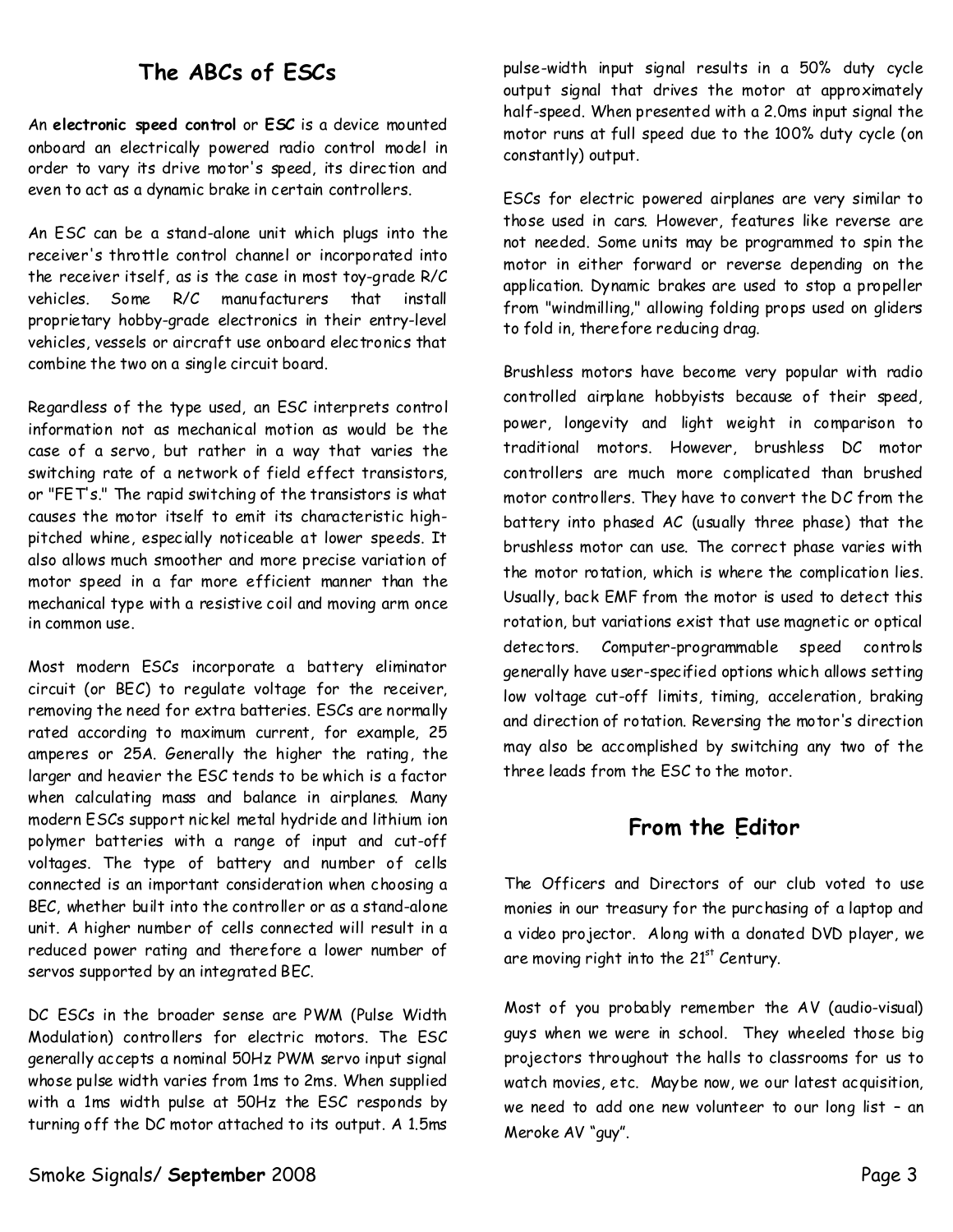# **Sig P-51B Mustang**

The legacy of the North American Aviation P-51B is given to us in the form of a nicely done model from Sig Mfg. The model is one of the most famous P-51B aircraft flown during WW II, the Shangri-La. This plane was flown by Ace Don Gentile in the 4th Fighter Group, who made 30 kills in 1944. The last flight of the Shangri-La was April 13, 1944, when Gentile was returning from his last mission. Just before going home stateside, he made a very low pass for the press and cameras and struck the prop on the ground crashing the Shangri-La.

The Sig P-51B model is built using balsa and plywood construction with a covering of Sig Aerokote. The scale model comes equipped with retracts, flaps, a big red spinner and a very complete hardware package. The scale look of the finished model is outstanding and has the sleek and graceful lines of a fighter. Adding to the scale detail is the location of the tail wheel on the fuselage. This model is not recommended for the beginner, but a modeler with one or two trainer aircrafts under his belt should be fine with this plane. The author of this review spent about 20 hours completing this aircraft, and every minute he said was worth it when he got to look at the finished plane.

## **FOLLOWING IS THE REVIEWER'S OBSERVATIONS OF THE AERODYNAMICS OF THIS PLANE**

**STABILITY**The Mustang exhibited good stability at all speeds.



TRACKING Ground and in-flight tracking are predictable with minimum input. Ground handling was helped by having



wheels toed in a little. I do not fly off grass but if I did, the only thing I would keep my eye on is the landing legs because they bend easily.

**AEROBATICS**This is a P-51 so I did not fly it like an Extra 300. The rolls, loops and spilt-S's looked and flew great, but my favorite is the low pass with one wing tilted up; it looked fantastic.

**GLIDE & STALL PERFORMANCE** The glide and slow speed performance are very predictable and at slow speed the stalling wing will do a slow drop to let you know it needs more speed. Adding power or getting off the elevator will straighten the stall right out.

#### **Specifications**

| <b>MODEL</b>       | P-51B Mustang ARF                |
|--------------------|----------------------------------|
| <b>DISTRIBUTOR</b> | Sig Manufacturing (sigmfg.com)   |
| <b>TYPE</b>        | WW II                            |
| <b>LENGTH</b>      | 55.9 in.                         |
| <b>WINGSPAN</b>    | $66.9$ in                        |
| <b>WING AREA</b>   | 770 sq. in.                      |
| WEIGHT             | $8.5$ lb.                        |
| WINGLOADING        | 25 oz./sq. ft.                   |
| MOTOR REQ'D        | .90 to 1.00 2-stroke or 4-stroke |
| RADIO REQ'D        | 6-channel w/eight servos         |
| PRICE \$319.99     |                                  |

Catch the full review in the November 2008 issue of Model Airplane News

## **RC Airplane Tip of the Month**

My advice on CA and building... avoid the CA.You can come out just as light (lighter...) and build just as quickly using yellow carpenter's glue. In addition, you can reposition stuff after the glue is applied. If the yellow glue has set... heat it and it lets go andis able to re-bond with just heat 1 time.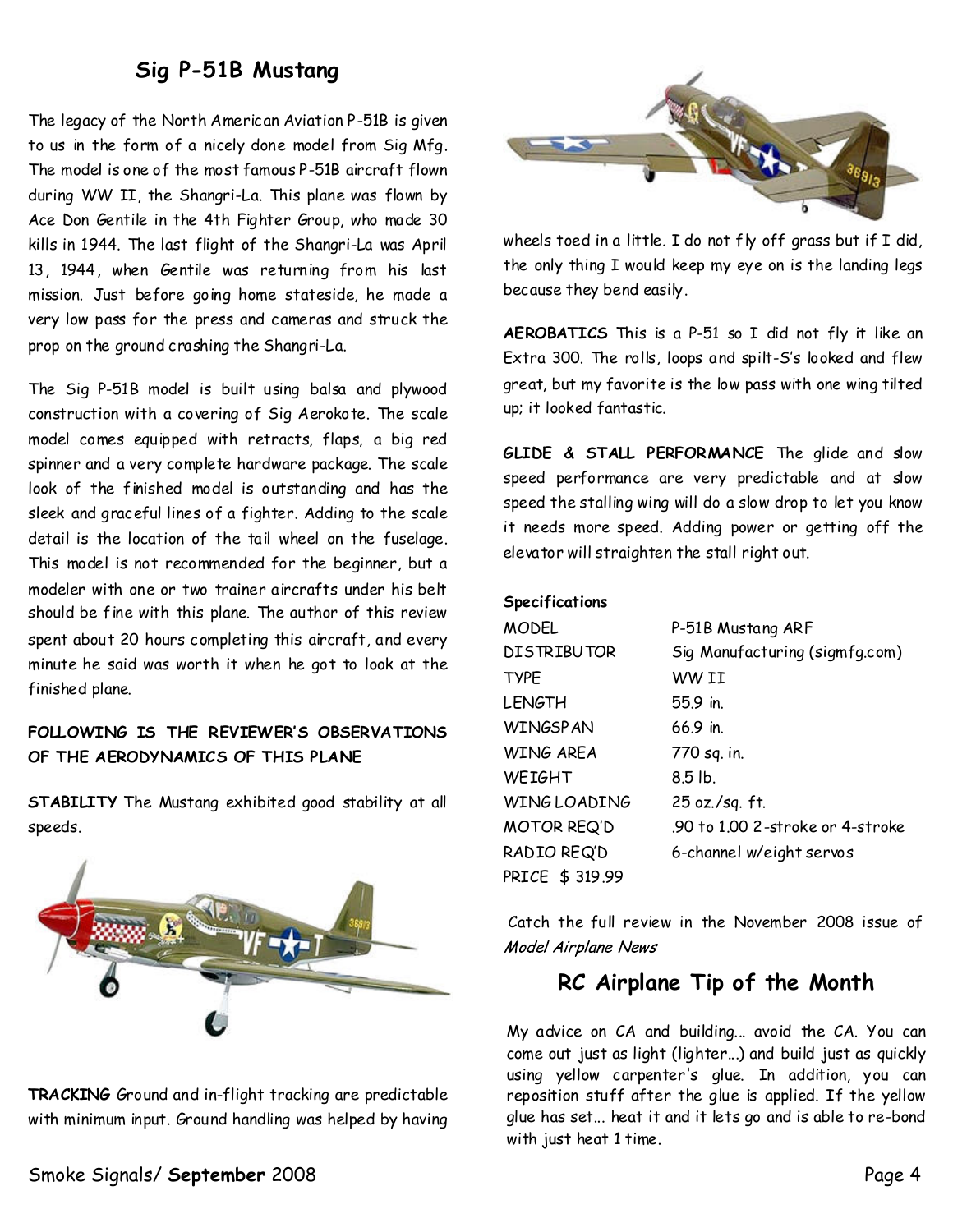## **Show & Tell**

We had 3 participants in the August Show and Tell:

- · Tim Murphy discussed another electric foamie that he made. It was built using EPP foam, weighed about 5 ounces and Tim used a paper plate as the template for the plane.
- Nelson Ramos displayed a Giles 202 that he got from Terry OGrady. He spoke at length about how he fabricated his own cowl. Nelson won the prize.
- Lenny Schroeder showed his TA-152 Folke Wulf that he built from plans. He installed Hobbico retracts and fabricated the cowl from the bottom of a bottle of BeneFiber (will this help regulate the engine?).

## **B a tt e r y C or ne r**

#### $Q:$  How do I find out how many flights I can safely fly with my pack?

A: The answer is different for just about every app lication. Factors like how you fly, what servo's you have, what the temperature is and what the type pack and it's relative overall condition is will all impact the num ber of flights you can safely fly with a full charge. A battery cycler can establish what the capacity of the pack is, and your ESV checks will reveal when it's no longer safe to fly. To determine the amount of energy required to fly your plane just fully charge the pack and fly two or three of your routine flights (while checking between flights with an ESV to stay safe) and record the amount of time flown. You can then return the pack directly to the cycler and record the capacity remaining. Subtract that from the normal capacity of the pack to get the amount of capacity your flights used. Next, just divide the amount of capacity used by the number of minutes flown and you have the average amount of capacity consumed per minute of operation.

#### **September Birthdays**

- Charlie Restivo 4
- 4 Ernie Schack
- 5 Robert Peters
- Frank Savarese 6
- 8 Mike Lobozza
- 8 Al Weiner
- 10 **Timothy Murphy**
- 15 Frank McGrath
- 23 Greg Gatto
- 28 Frank Lang



# **Product Review–FlyCamOne2**

**Just released! Version 2 of the Hobby Lobby FlyCamOne2 Micro Video Camera**

V.2 changes include: larger resolution, LCD display, rotating lens, longer battery life, and a thermal-activated motion detector. Video camera includes audio, still photos, a voice recorder, USB drive, and a webcam. Unit is small enough to mount on just about any model airplane, small park flyer, RC car, train, skateboard, or even a kite. Can be remotely activated using an additional servo.

Videos are recorded with a resolution of 640x480 for clear playback, complete with sound, and 1280x1024 pixels for still photos.

Camera lens rotates 90 degrees so you can take photos or video from multiple angles. A built-in rechargeable 200mAh Li-ion battery



can be charged via the USB port on your computer in about 1 to 1 1/2 hours. For video and audio recordings, FlyCamOne2 requires a minimum sustained write speed of 9 megabytes (MB) per second and a read speed of 10MB per second (not included). With a 2GB SD card (not included), the video recording time is about 30 minutes. Webcam use requires the included software and USB cable. No software required for all other uses! You can edit and compress the .avi video files using Windows Movie Maker, included with Windows XP SP2 and Windows Vista. Version 2: 3x1 1/2x1/2 in. (camera only), 1 oz.; price: \$99.90

## **New Member**

James Fazzolare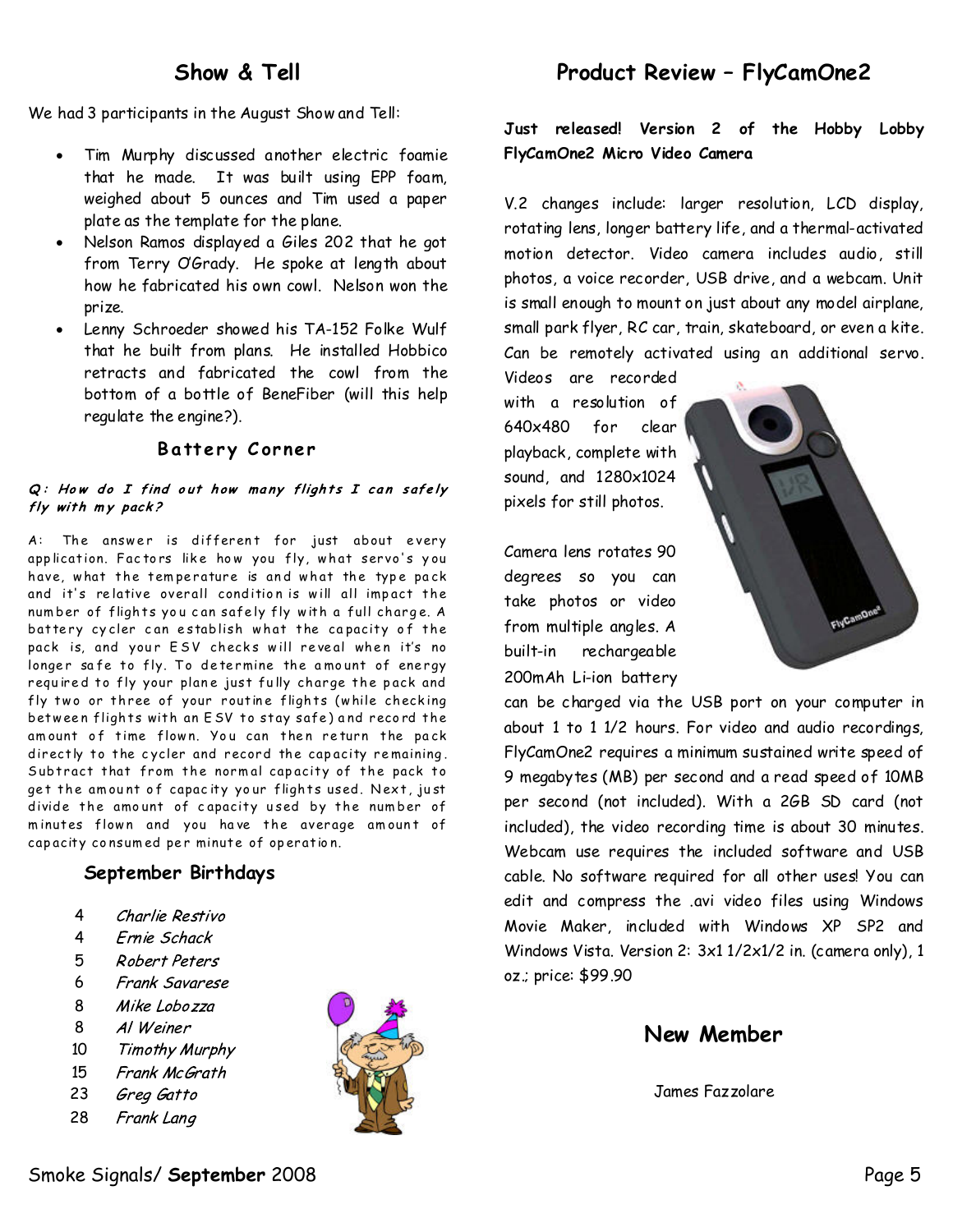# **Aircraft Lighting Systems**

With the newly installed BBQ grill, it looks like fliers will be staying at the field a little later in the evening, so this is a very timely article to those diehard flying gourmets.

A great way to add some excitement to your RC flying experience is to install a functional lighting system. Not only will you be able to extend your flying day past sundown, but you can use it in daylight as well. Bright lights can help with orientation, especially on overcast days with defused light or when you fly your model in front of a darker background such as distant trees. For years, Ralph Warner of RAM has been producing easy-to-install, pre-wired systems for all sorts of models. Most were intended for big glow-powered models and required a separate battery pack and switch. The new Park Flyer Ultra Brite Nite Lites and the Micro Heli Lites packs operate on 5-to 8-cell NiCD or NiMH packs, or 2 and 3-cell LiPo packs. They can be wired directly to the model's main power battery pack and they draw very little power, typically about 6 to 10 miliamps during a 10-minute flight. If you solder the leads to the ESC's battery connector, you don't need a switch; connecting the pack automatically turns the lights on.

## **Airplane Lighting**

Keeping your installation as simple as possible ensures reliable operation. The easiest way to install these lights is to simply tape them into place with some clear packing tape. This is how you'd do it for a flat profile foamie. If you have a solid molded-foam flyer, your installation can be a lot neater by simply making a long shallow cut on the bottom of the wing leading out to the wingtip. You can slip the wire into the cut then apply clear tape over the slice. This can also be done with the fuselage to place a light in the tail. Using tape also allows you to easily remove the lighting system later on.

For hollow foam structures, like with the ElectriFly F6F Hellcat, use a long piece of music wire with a sharpened end to "drill" a hole from the wingtip, and then push the wire into the center of the wing. Slide a pushrod guide tube over the music wire and feed it to the center of the wing. Remove the music wire and slip a light into the end of the guide tube, tape it secure, and then pull the tube with the light attached back out of the wing. Snap on the colored lens cap then use a small dab of silicone or Goop

adhesive to lightly hold the light in place. You can do the same to install the tail light in the fuselage.

If you have a removable wing, you will need to install a small wire connector into the tail light leads. Use an old mini receiver battery pack connector. Simply cut the leads in an appropriate location, strip and tin the wires, solder the connector into place and apply some heat shrink tubing to the solder joints.



Lightweight lighting systems from RAm come prewired and are ready to install right out of the package.

If your model has a removable wing like the ElectriFly F6F Hellcat, you'll need to add a wire connector like this one.

To install wing lights in a solid foam wing like the one from the ElectriFly Yak 55 3D, first cut a channel about 3/ 8-inch deep from the wing root to the tip. Use a straightedge and a sharp hobby blade.

Next, place the LED lamp at the tip and press it down into the channel. Now use your thumb and press the wire lead into the channel. At the root or each wing panel you can cut another channel so you can feed the wire up to the fuselage so it can be connected to the main battery pack.

To finish the installation, use a strip of clear packing tape to seal the wire lead into place. The wing will be just as strong as before the channel was cut.

#### **Helicopter Lighting**

Installing heli lights is a bit easier as there is complete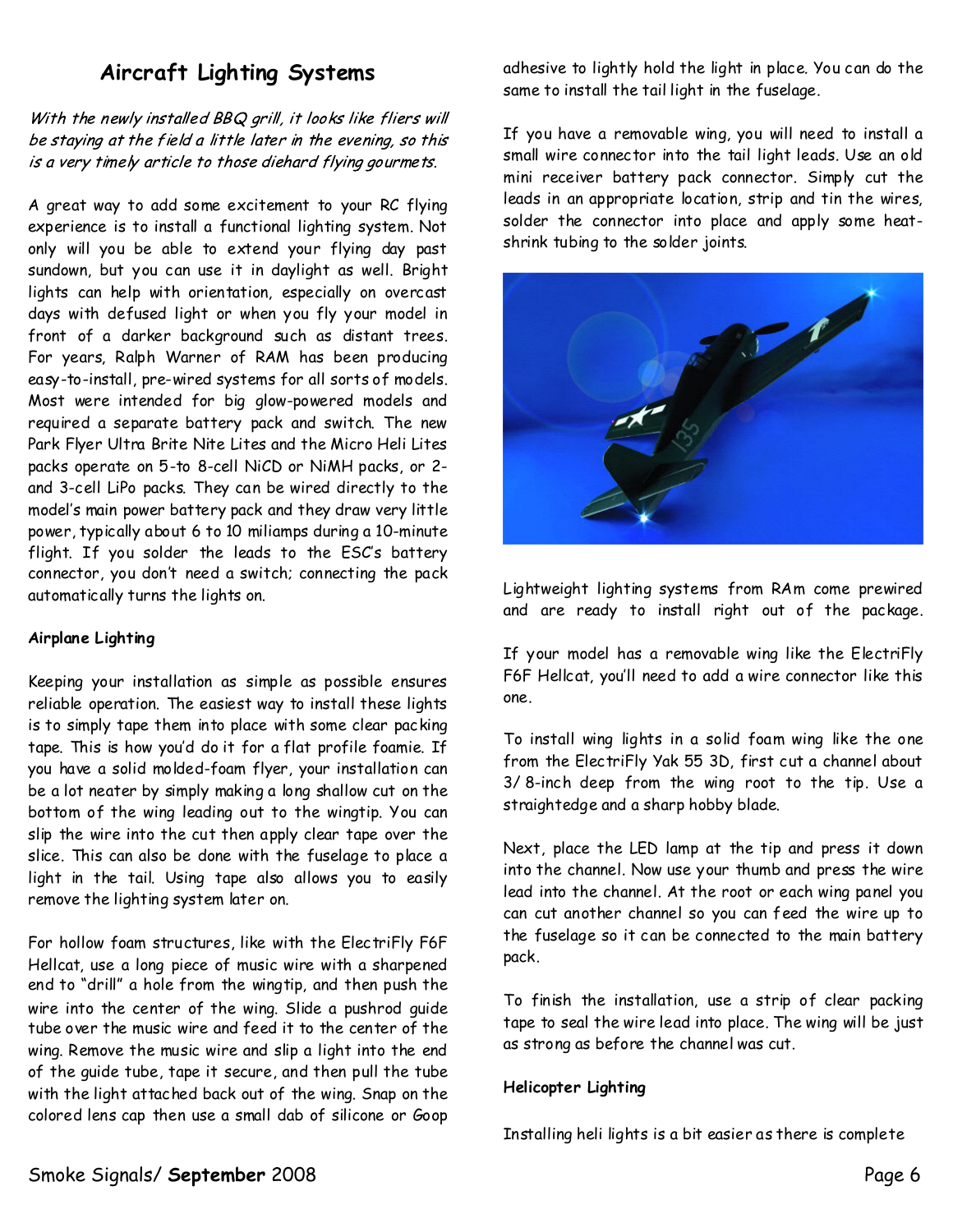access to the wire leads and the heli's framework. The heli light package comes with two additional LEDs that should be installed in the nose of the helicopter's canopy. These look like search lights or a pair of high-intensity landing lights. The green and red navigation lights go on the upper sides of the canopy near the main shaft, and a single white taillight goes on the top of the tail boom or fin.

Solder a connector for the leads to the main power leads on the ESC. Cable ties can be used to secure the tail light wires to the model's boom and frame, and the rest of the lighting system should be installed with Velcro or double sided foam tape to the inside of the canopy. This system is extremely lightweight and won't affect your heli's balance.

To make holes in the plastic canopy, use a thin soldering pen to melt the holes instead of drilling them out. Slip the lights into place and secure them with a small dab of Goop. You can also install rubber grommets in the holes then slip the lights into the grommets. This way, the lights will easily slip out of place if you need to work on the system. Be sure to secure any excess wire with tape or cable ties to keep it out of the way of any moving parts. Snip off the ends of the tie wraps and you're done.

Using an onboard lighting system in your backyard flyer or helicopter is a great way to add excitement to your flying experience. Besides being able to fly at night, you'll also have increased visibility for low-light conditions, which can greatly extend your daily flying time, even if you don't want to fly by moonlight. Have fun!

#### **Internal lighting made easy**

Many of the newer super-lightweight aerobatic models are made from hollow molded foam. By installing several high-intensity LEDs inside the model, you can literally light your aerobat like a neon sign. The CC BEC switching regulator from Castle Creations makes this kind of lighting job easy. The CC BEC can be programmed to supply exactly the amount of voltage needed to light up numerous LEDs. However, the current has to be regulated with an inline resistor. For more information on the CC BEC, visit castlecreations.com. For more information on internal lighting, send an email to info@castlecreations.com.

# **Tech Tip**

Glow Plug Problem: Silicon poisoning

Solution: Silicon components in the fuel blend produce a glass-like deposit on the platinum-alloy wire element, causing it to slowly lose its catalytic action. Although the plug element glows brightly and continues to offer reliable startup performance, its temperature rating slowly declines (turns cold), and the engine's ignition point retards. When the engine begins to experience idle performance problems, it's time to replace the plug. Most reputable fuel manufacturers have stopped using silicon compounds as an anti-foaming agent, but some modelers still give each new gallon of fuel a "shot" of Armor All a kiss of death to the glow-plug element!

## **Pla nes for S ale**

Contact Len Schroeder 516-599-0235, for the following planes that he has for sale:

60 size Super Sky Bolt from a Great Planes kit. With an OS 1.20 four-stroke engine with pump. Equipped with Futaba servos, a high-band receiver and a 4.8 volt battery. Only a handful of flights, and a steal for at only \$600.

40 size RV4 from a Great Planes kit with an OS .46 engine. Equipped with Futaba servos, a high-band receiver and a 4.8 volt battery. Only a handful of flights, and a steal for at only \$400.

50 size rebuilt F4U Corsair ARF. All wood with all balsa skin. Equipp ed with M agnum .90 four-stro ke, flaps,and 180 retracts. All Futaba equipped for \$400.

40 size Elder from a Top Flight kit. Equipped with a Magnum .60 four-stroke. One flight on air frame and only a few flights on the engine. Futaba and Hitec equipped for \$300.

EP Super Sportster ARF from Great Planes. Only one flight on plane. \$100.

40 size Uproar built from kit and equipped with a Magnum 46. All Futaba and has only been flown 3 times. \$300.